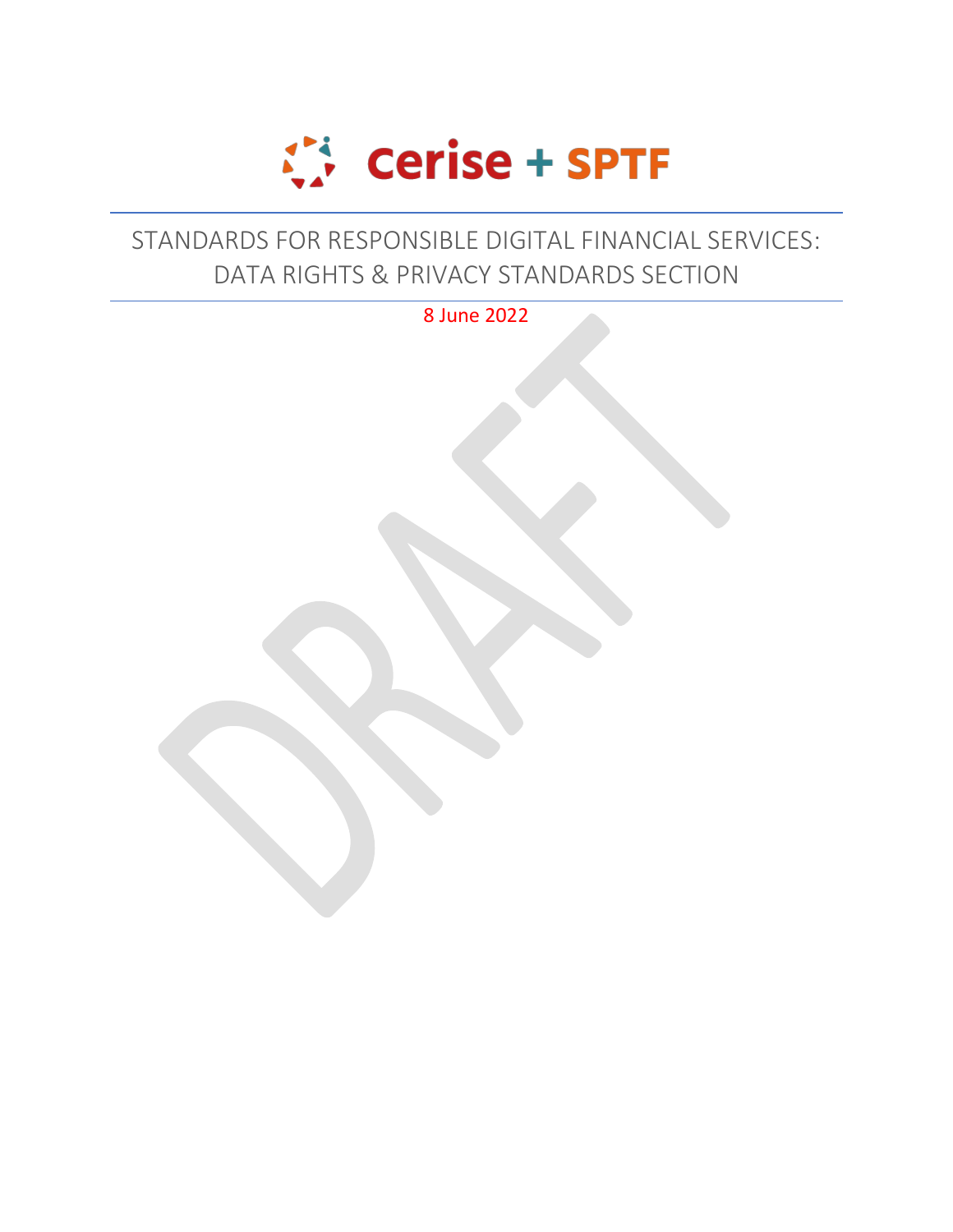

## **CERISE + SPTF Draft Standards: Data Rights & Privacy**

*(as of 8 June 2022)*

*Note*: *The Universal Standards for Social and Environmental Performance Management already contain a standard, with associated practices, on data rights and privacy. During the DFS standards working group discussion, the group validated that those practices are still relevant. The table below reminds us of what they are. The section "Standards for Data Rights & Privacy" below the table presents the additional standards that the group suggests could be relevant specific to a provider that delivers its products and services digitally*.

| 4.D.2      | EP        | The provider informs clients about data privacy and data rights.                                      |
|------------|-----------|-------------------------------------------------------------------------------------------------------|
| 4.D.2.1    | Indicator | The provider explains to clients how it will use client data, with whom it will share the data, and   |
|            |           | how third parties will use the data. The provider receives clients' consent before using or           |
|            |           | sharing their data.                                                                                   |
| 4.D.2.2    | Indicator | Information about data use and consent is easy for clients to understand.                             |
| 4.D.2.2.1  | Detail    | When requesting consent from clients to use their data, the provider explains in simple, local        |
|            |           | language, either in writing or orally, how it will use the data. Internet links to disclosure         |
|            |           | statements are not sufficient.                                                                        |
| 4. D.2.2.2 | Detail    | The provider trains clients on the importance of protecting their personal information including      |
|            |           | Personal Identification Numbers (PINs), savings account balances and information on                   |
|            |           | repayment problems.                                                                                   |
| 4.D.2.2.3  | Detail    | The provider gives clients the right to withdraw their permission to use data and explains any        |
|            |           | consequences of withdrawal.                                                                           |
| 4.D.2.3    | Indicator | The provider notifies clients of their right to review and correct their personal and financial data. |
|            |           |                                                                                                       |

## **Standards for Data Rights & Privacy**

- 1. Inform customers of the benefits to them of agreeing to share their data, and explain to customers the consequences of opting out of data sharing.
- 2. Make it an opt-in option for customers to share their data.
- 3. Collect the minimum amount of data you need from customers.\* \* define the "minimum" data as the data you use to make a decision about whether to offer them a product or service, and at what price
- 4. Have a system for how to receive and process customer requests to correct inaccurate information you (the FSP) have about them, and inform customers of this system.
- 5. If you deny an application for a product, explain to the customer why you denied it.
- 6. The leadership of the FSP defines a strategy for how the FSP processes and uses data, and monitors the implementation of those practices.

Guidance on data rights & privacy: concepts, examples of real practice, and questions to address **Concepts** 

• Data rights and privacy questions are strongly linked to governance. It is not enough to have the policies in place. The governing body(ies) of the FSP should take an active role regarding respecting customers' data privacy and rights.